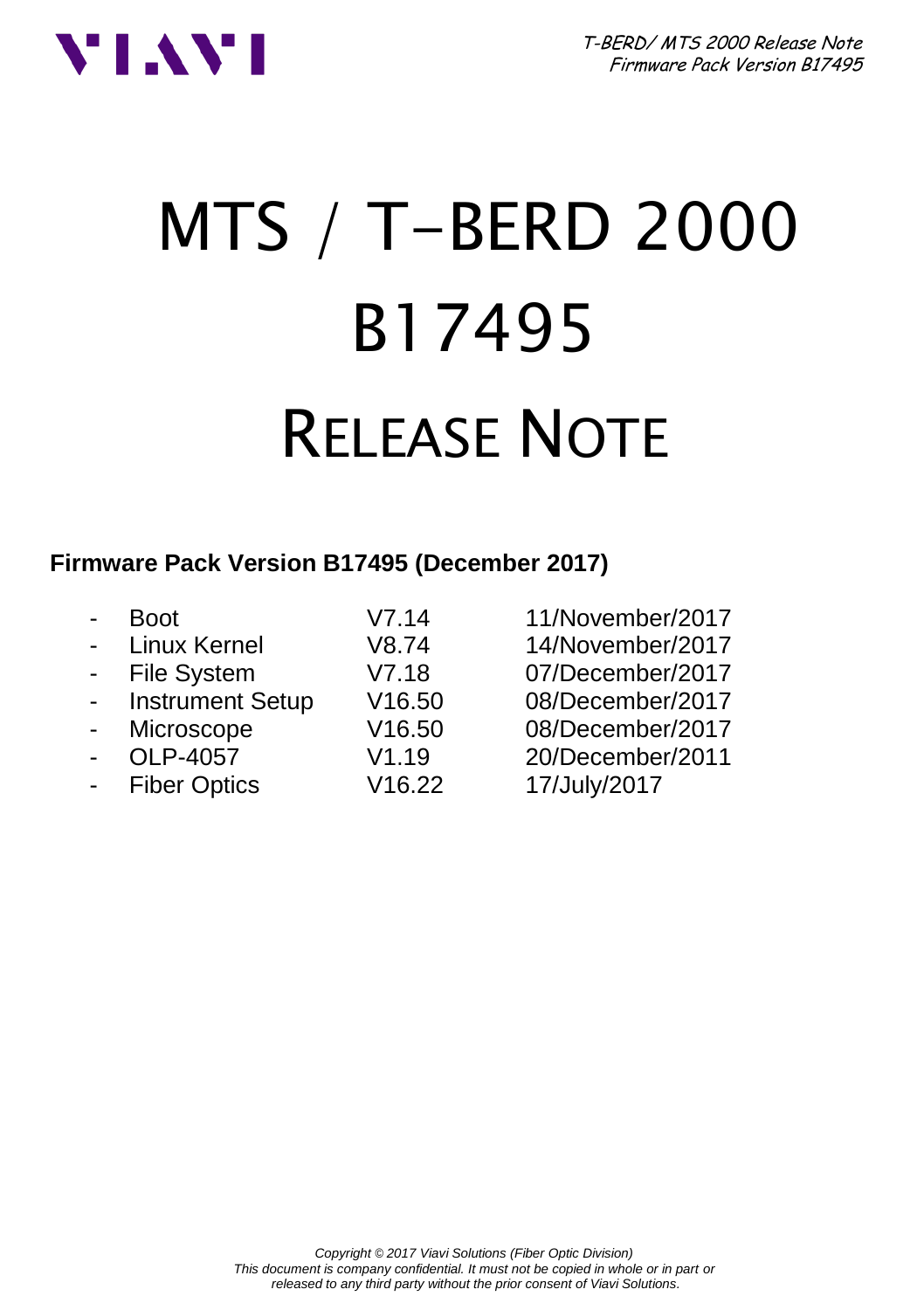<span id="page-1-0"></span>

# CONTENT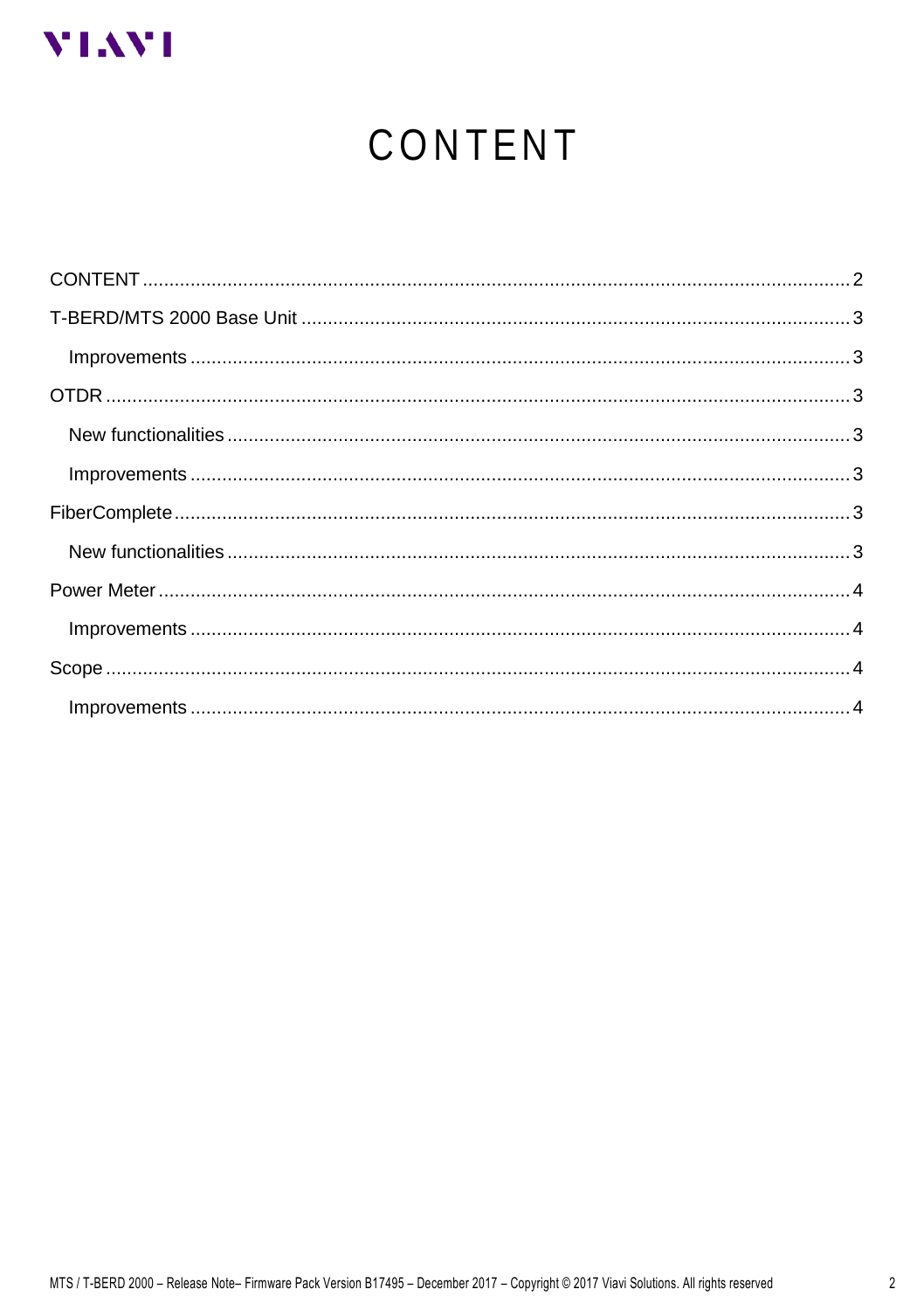## **VIAVI**

## <span id="page-2-0"></span>T-BERD/MTS 2000 Base Unit

#### <span id="page-2-1"></span>*Improvements*

- ➢ Improved management of remote screen via talkset/datalink
- $\triangleright$  M2M management using IP address when the two products are within the same LAN area
- ➢ Improved management of the network creation in adhoc or AP master mode

### <span id="page-2-2"></span>OTDR

#### <span id="page-2-3"></span>*New functionalities*

- ➢ Management of MA2, MA3 and MP2 PON OTDR modules
- ➢ Addition in SLM view of average loss (dB/lkm) in overall information, and section loss into SLM
- ➢ SLM is now a standard function for all OTDR modules
- ➢ New SmartTest user interface with assistant mode
- $\triangleright$  Addition of propagation delay measurement in SLM view in overall information (this function is coming from a configuration file)
- ➢ Addition of the following metadata in txt and PDF files: Direction, Cable Id, Fiber Id, and in case of single wavelength txt and PDF storage, also Total Length, Total Loss, link ORL
- $\triangleright$  Addition of script for repetitive OTDR measurements (this function is coming from a configuration file)

#### <span id="page-2-4"></span>*Improvements*

- ➢ Improved management of SLM with SmartAcq and FTTH-SLM licenses
- ➢ Improved management of the 20µs pulse for DWDM OTDR modules and also LA OTDR modules
- $\triangleright$  Improved management of the switch (no longer set at the 0 parking port)
- $\triangleright$  Fiber labels are also provided in the comment field
- ➢ On platform having SmartAcq or FTTH-SLM license, in Expert mode, ability to store in SOR when generating single pulse acquisitions
- ➢ Improved image on PDF reports in case of reports with full zoom
- ➢ Improved PDF report (display of Cable Id/Fiber Id in case of different extremities, better report with CSOR files, power meter results are now shown on top when generating a power meter + OTDR report
- ➢ Improved management of file deletion using FTP

## <span id="page-2-5"></span>FiberComplete

#### <span id="page-2-6"></span>*New functionalities*

➢ Machine to Machine capability with SmartAccessAnywhere License 2 enabling the transfer of complete setup parameters between units